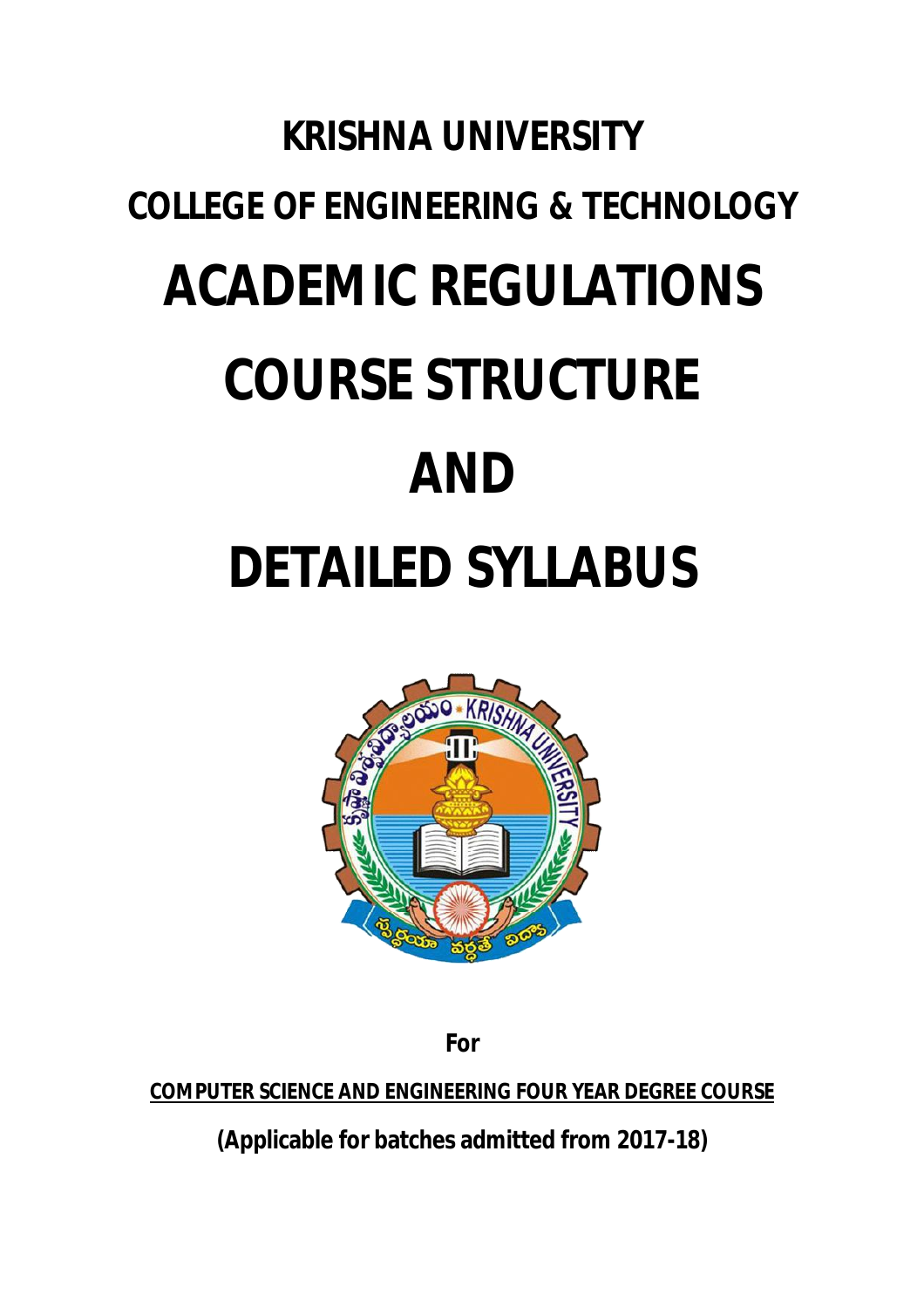# **COURSE STRUCTURE**

**(Common to both C.S.E & E.C.E)**

# **I Year – I Semester**

| S.No | Code    |                                     | <b>Subject</b>                   |    | <b>External</b> | <b>Total</b> | T       | ${\bf P}$         | No. of         |
|------|---------|-------------------------------------|----------------------------------|----|-----------------|--------------|---------|-------------------|----------------|
|      |         |                                     |                                  |    | <b>Marks</b>    |              |         |                   | <b>Credits</b> |
| 1.   | HS10117 |                                     | <b>English and Professional</b>  | 30 | 70              | 100          | 3       | --                | 3              |
|      |         |                                     | <b>Communication Skills</b>      |    |                 |              |         |                   |                |
| 2.   | MA10117 |                                     | Engineering Mathematics - I      |    | 70              | 100          | $3 + 1$ | $\qquad \qquad -$ | 3              |
| 3.   | CY10117 |                                     | Engineering Chemistry            |    | 70              | 100          | $3 + 1$ | $\qquad \qquad -$ | 3              |
| 4.   | EE10117 | <b>Basic Electrical Engineering</b> |                                  | 30 | 70              | 100          | $3 + 1$ | $- -$             | 3              |
| 5.   | CS10117 | Problem Solving & Computer          |                                  | 30 | 70              | 100          | $3 + 1$ | --                | 3              |
|      |         | Programming                         |                                  |    |                 |              |         |                   |                |
| 6.   | EC10117 | <b>Basic Electronics</b>            |                                  | 30 | 70              | 100          | $3 + 1$ | --                | 3              |
| 7.   | CY10217 |                                     | <b>Engineering Chemistry Lab</b> |    | 70              | 100          |         | 3                 | $\overline{2}$ |
| 8.   | CS10217 | Programming Lab                     |                                  | 30 | 70              | 100          | $- -$   | $\overline{3}$    | $\overline{2}$ |
| 9.   | HS10217 |                                     | <b>Communication Skills Lab</b>  | 30 | 70              | 100          | $- -$   | 3                 | $\overline{2}$ |
|      |         |                                     | <b>Total Credits</b>             |    |                 |              |         |                   | 24             |

#### **I Year – II Semester**

| S.No | Code    |                                 | <b>Subject</b>                 |    | <b>External</b> | <b>Total</b> | T       | ${\bf P}$ | <b>Credits</b> |
|------|---------|---------------------------------|--------------------------------|----|-----------------|--------------|---------|-----------|----------------|
|      |         |                                 |                                |    | <b>Marks</b>    |              |         |           |                |
| 1.   | CE20117 |                                 | <b>Environmental Studies</b>   | 30 | 70              | 100          | 3       | $- -$     | 3              |
| 2.   | MA20117 |                                 | Engineering Mathematics – II   |    | 70              | 100          | $3 + 1$ | $-$       | 3              |
| 3.   | PH20117 | <b>Engineering Physics</b>      |                                | 30 | 70              | 100          | $3 + 1$ | $- -$     | 3              |
| 4.   | EC20117 | Circuit Theory                  |                                | 30 | 70              | 100          | $3 + 1$ | $- -$     | 3              |
| 5.   | CS20117 |                                 | Data Structures and Algorithms | 30 | 70              | 100          | $3 + 1$ | $- -$     | 3              |
| 6.   | EC20217 | <b>Digital Electronics</b>      |                                | 30 | 70              | 100          | $3 + 1$ | $- -$     | 3              |
| 7.   | PH20217 |                                 | <b>Engineering Physics Lab</b> |    | 70              | 100          | $ -$    | 3         | $\overline{2}$ |
| 8.   | CS20217 | Data Structures Lab             |                                | 30 | 70              | 100          | --      | 3         | $\overline{2}$ |
| 9.   | EC20317 | Digital & Basic Electronics Lab |                                | 30 | 70              | 100          | $ -$    | 3         | $\overline{2}$ |
|      |         |                                 | <b>Total Credits</b>           |    |                 |              |         |           | 24             |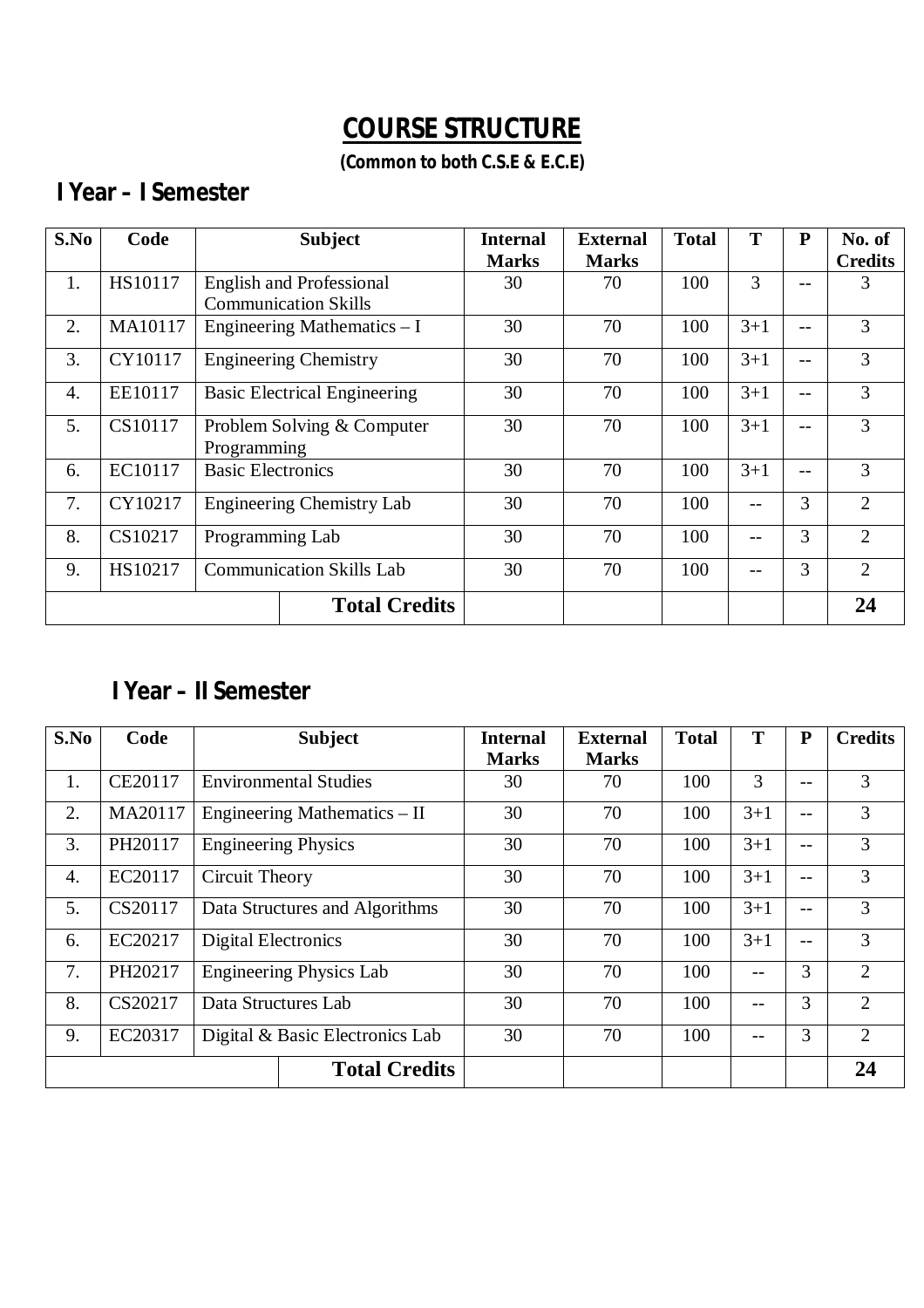# **C.S.E**

# **II Year – I Semester**

| S.No                                | Code |                              | <b>Subject</b>                          | <b>Internal</b> | <b>External</b> | <b>Total</b> | T       | P              | No. of         |
|-------------------------------------|------|------------------------------|-----------------------------------------|-----------------|-----------------|--------------|---------|----------------|----------------|
|                                     |      |                              |                                         | <b>Marks</b>    | <b>Marks</b>    |              |         |                | <b>Credits</b> |
| 1.                                  |      | Ethics                       | Human Values and Professional           | 30              | 70              | 100          | 3       | $- -$          | 3              |
| 2.                                  |      |                              | <b>Discrete Mathematical Structures</b> | 30              | 70              | 100          | $3 + 1$ | --             | 3              |
| 3.                                  |      |                              | <b>Computer Organization</b>            |                 | 70              | 100          | $3+1$   | --             | 3              |
| 4.                                  |      |                              | <b>Computer Networks</b>                | 30              | 70              | 100          | $3+1$   | --             | 3              |
| 5.                                  |      | Design                       | Object Oriented Analysis &              | 30              | 70              | 100          | $3 + 1$ | --             | 3              |
| 6.                                  |      | Algorithms                   | Design and Analysis of                  | 30              | 70              | 100          | $3 + 1$ | --             | 3              |
| 7.                                  |      | <b>Computer Networks Lab</b> |                                         | 30              | 70              | 100          | $- -$   | 3              | $\overline{2}$ |
| 8.                                  |      | Design Lab                   | Object Oriented Analysis &              | 30              | 70              | 100          | $- -$   | 3              | $\overline{2}$ |
| 9.<br><b>Python Programming Lab</b> |      |                              | 30                                      | 70              | 100             | $- -$        | 3       | $\overline{2}$ |                |
|                                     |      |                              | <b>Total Credits</b>                    |                 |                 |              |         |                | 24             |

### **II Year – II Semester**

| S.No | Code      |                               | <b>Subject</b>                     |              | <b>External</b> | <b>Total</b> | T       | ${\bf P}$ | <b>Credits</b> |
|------|-----------|-------------------------------|------------------------------------|--------------|-----------------|--------------|---------|-----------|----------------|
|      |           |                               |                                    | <b>Marks</b> | <b>Marks</b>    |              |         |           |                |
| 1.   | Sc kapoor |                               | Probability & Statistics           | 30           | 70              | 100          | 3       | --        | 3              |
|      | and gupta |                               |                                    |              |                 |              |         |           |                |
| 2.   |           |                               | Formal Languages and Automata      | 30           | 70              | 100          | $3 + 1$ | $- -$     | 3              |
|      |           | Theory                        |                                    |              |                 |              |         |           |                |
| 3.   |           |                               | Microprocessors & Interfacing      |              | 70              | 100          | $3 + 1$ | $- -$     | 3              |
| 4.   |           |                               | <b>Operating Systems</b>           |              | 70              | 100          | $3+1$   | --        | 3              |
| 5.   |           |                               | <b>Object Oriented Programming</b> | 30           | 70              | 100          | $3+1$   | $- -$     | 3              |
| 6.   |           |                               | <b>Engineering Drawing</b>         | 30           | 70              | 100          | $3 + 1$ | --        | 3              |
| 7.   |           |                               | <b>Object Oriented Programming</b> |              | 70              | 100          |         | 3         | $\overline{2}$ |
|      |           | Lab(JAVA)                     |                                    |              |                 |              |         |           |                |
| 8.   |           | Microprocessors & Interfacing |                                    | 30           | 70              | 100          | $- -$   | 3         | $\overline{2}$ |
|      |           | Lab                           |                                    |              |                 |              |         |           |                |
| 9.   |           |                               | UNIX & Operating Systems Lab       | 30           | 70              | 100          | $- -$   | 3         | $\overline{2}$ |
|      |           |                               | <b>Total Credits</b>               |              |                 |              |         |           | 24             |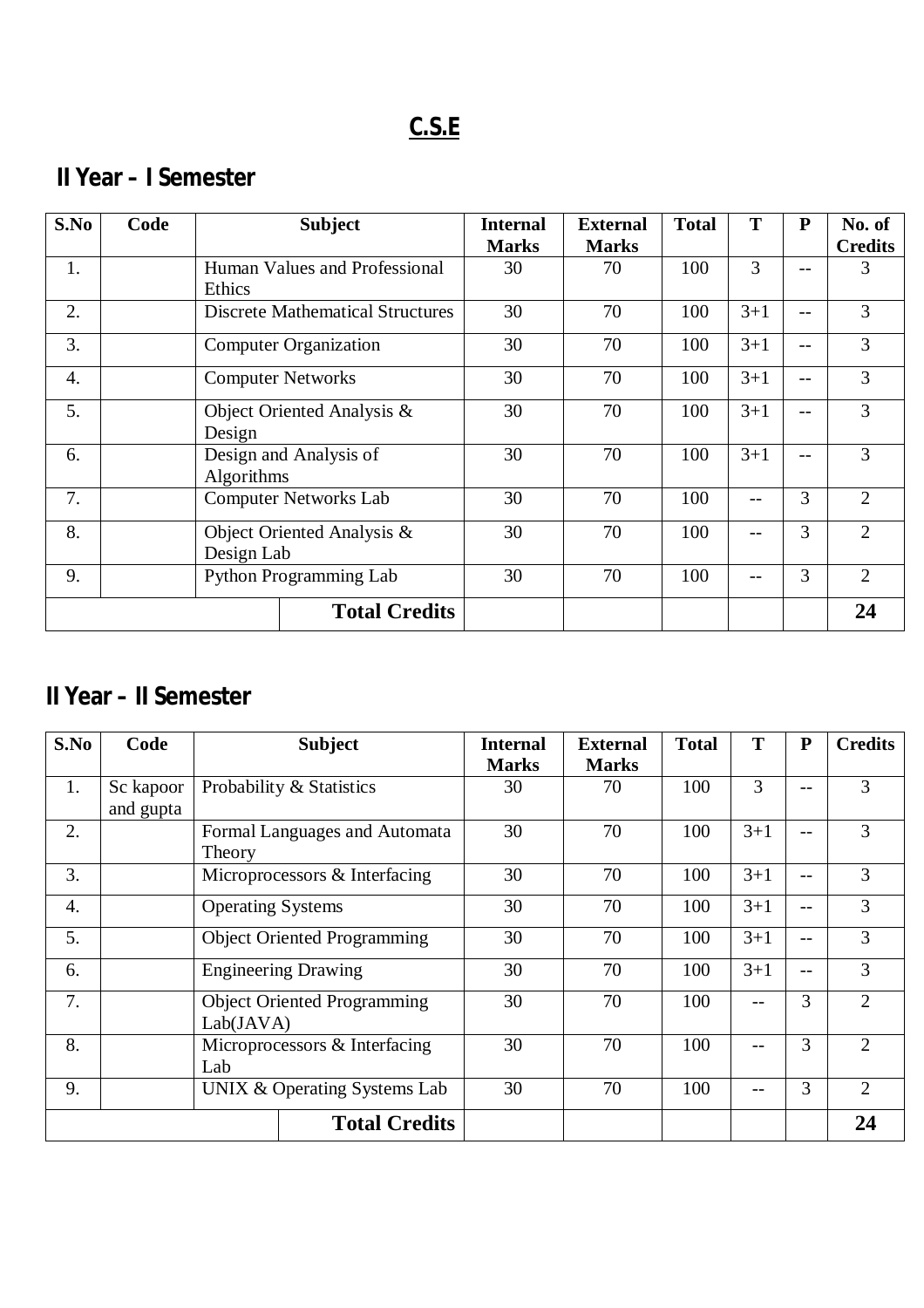# **III Year – I Semester**

| S.No             | Code | <b>Subject</b>          |                                 | <b>Internal</b> | <b>External</b> | <b>Total</b> | T       | ${\bf P}$ | No. of         |
|------------------|------|-------------------------|---------------------------------|-----------------|-----------------|--------------|---------|-----------|----------------|
|                  |      |                         |                                 |                 | <b>Marks</b>    |              |         |           | <b>Credits</b> |
| 1.               |      | Engineering             | <b>Object Oriented Software</b> | 30              | 70              | 100          | 3       | --        | 3              |
| 2.               |      |                         | <b>Advanced Data Structures</b> | 30              | 70              | 100          | $3 + 1$ | --        | 3              |
| 3.               |      | Languages               | Principles of Programming       | 30              | 70              | 100          | $3 + 1$ | --        | 3              |
| $\overline{4}$ . |      | Artificial Intelligence |                                 | 30              | 70              | 100          | $3 + 1$ | $-1$      | 3              |
| 5.               |      |                         | Database Management Systems     | 30              | 70              | 100          | $3 + 1$ | --        | 3              |
| 6.               |      | Design                  | Scripting Languages & Web       | 30              | 70              | 100          | $3 + 1$ | --        | 3              |
| 7.               |      | Web Technologies Lab    |                                 | 30              | 70              | 100          | $- -$   | 3         | $\overline{2}$ |
| 8.               |      | LAB                     | Database Management Systems     | 30              | 70              | 100          |         | 3         | $\overline{2}$ |
| 9.               |      |                         | Software Engineering Lab        | 30              | 70              | 100          | $ -$    | 3         | $\overline{2}$ |
|                  |      |                         | <b>Total Credits</b>            |                 |                 |              |         |           | 24             |

# **III Year – II Semester**

| S.No    | Code | <b>Subject</b>     |                            | <b>Internal</b> | <b>External</b> | <b>Total</b> | T       | ${\bf P}$         | <b>Credits</b> |
|---------|------|--------------------|----------------------------|-----------------|-----------------|--------------|---------|-------------------|----------------|
|         |      |                    |                            | <b>Marks</b>    | <b>Marks</b>    |              |         |                   |                |
| 1.      |      |                    | Accounting & Financial     | 30              | 70              | 100          | 3       | --                | 3              |
|         |      | Management         |                            |                 |                 |              |         |                   |                |
| 2.      |      | Internet of Things |                            | 30              | 70              | 100          | $3 + 1$ | $- -$             | 3              |
| 3.      |      |                    | Architectures of Operating | 30              | 70              | 100          | $3 + 1$ | $- -$             | 3              |
| Systems |      |                    |                            |                 |                 |              |         |                   |                |
| 4.      |      | Data Sciences      |                            | 30              | 70              | 100          | $3 + 1$ | $- -$             | 3              |
| 5.      |      | <b>Elective-1</b>  |                            | 30              | 70              | 100          | $3 + 1$ | $\qquad \qquad -$ | 3              |
| 6.      |      | Cloud Computing    |                            | 30              | 70              | 100          | $3 + 1$ | $\qquad \qquad -$ | 3              |
| 7.      |      | <b>MOOCS</b>       |                            | 30              | 70              | 100          | $- -$   | 3                 | $\overline{2}$ |
| 8.      |      | Data Analytics Lab |                            | 30              | 70              | 100          | $- -$   | 3                 | $\overline{2}$ |
| 9.      |      |                    | R Programming Lab          | 30              | 70              | 100          | $- -$   | 3                 | $\overline{2}$ |
|         |      |                    | <b>Total Credits</b>       |                 |                 |              |         |                   | 24             |